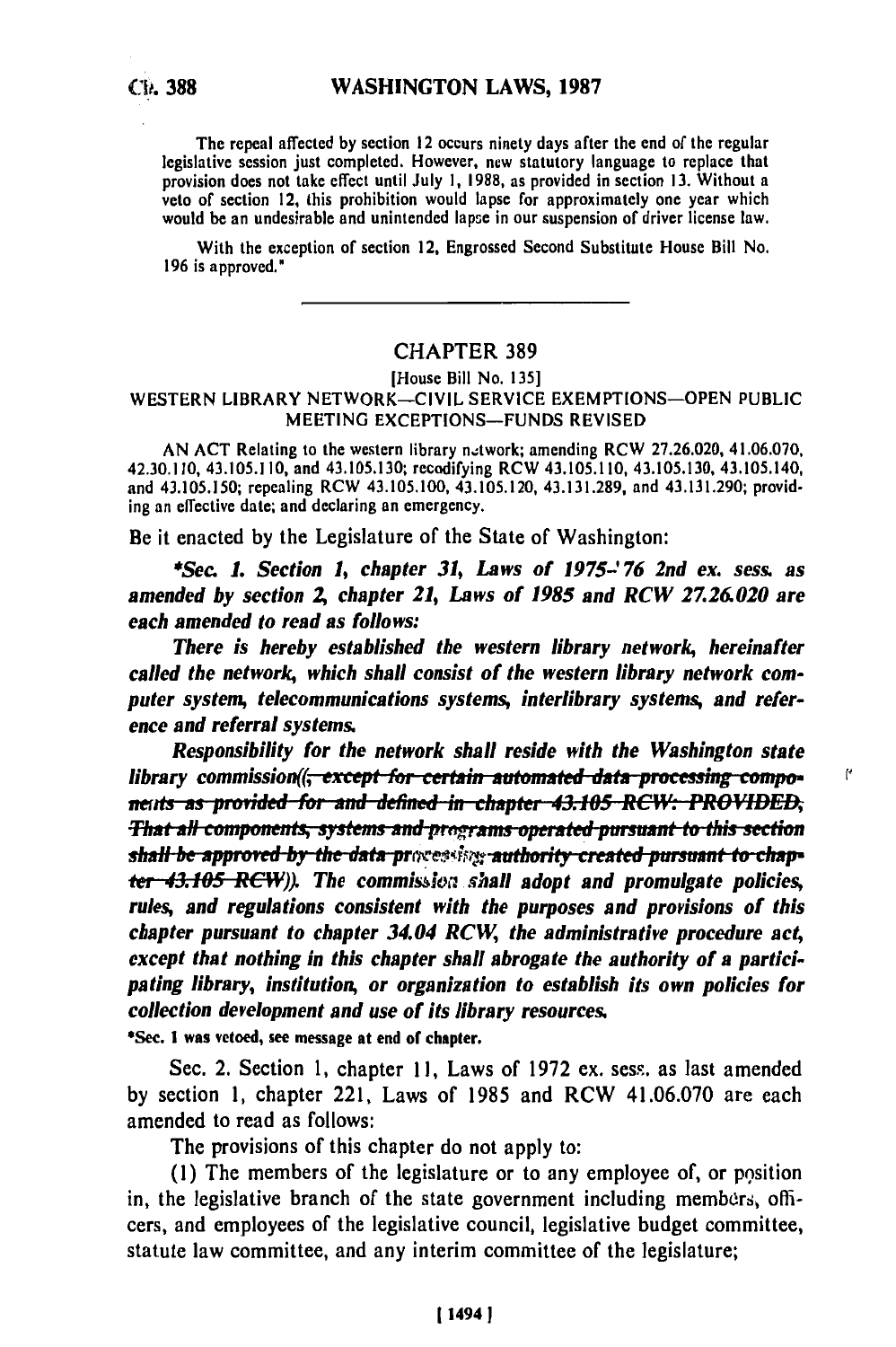(2) The justices of the supreme court, judges of the court of appeals, judges of the superior courts or of the inferior courts, or to any employee of, or position in the judicial branch of state government;

**(3)** Officers, academic personnel, and employees of state institutions of higher education, the state board for community college education, and the higher education personnel board;

(4) The officers of the Washington state patrol;

**(5)** Elective officers of the state;

**(6)** The chief executive officer of each agency;

**(7)** In the departments of employment security, fisheries, social and health services, the director and his confidential secretary; in all other departments, the executive head of which is an individual appointed **by** the governor, the director, his confidential secretary, and his statutory assistant directors:

**(8)** In the case of a multimember board, commission, or committee, whether the members thereof are elected, appointed **by** the governor or other authority, serve ex officio, or are otherwise chosen:

(a) **All** members of such boards, commissions, or committees;

**(b)** If the members of the board, commission, or committee serve on a part-time basis and there is a statutory executive officer: (i) The secretary of the board, commission, or committee; (ii) the chief executive officer of the board, commission, or committee; and (iii) the confidential secretary of the chief executive officer of the board, commission, or committee;

(c) **If** the members of the board, commission, or committee serve on a full-time basis: (i) The chief executive officer or administrative officer as designated **by** the board, commission, or committee; and (ii) a confidential secretary to the chairman of the board, commission, or committee;

**(d) If** all members of the board, commission, or committee serve ex officio: (i) The chief executive officer; and (ii) the confidential secretary of such chief executive officer;

**(9)** The confidential secretaries and administrative assistants in the immediate offices of the elective officers of the state;

**(10)** Assistant attorneys general;

**(11)** Commissioned and enlisted personnel in the military service of the state;

(12) Inmate, student, part-time, or temporary employees, and parttime professional consultants, as defined **by** the state personnel board or the board having jurisdiction;

**(13)** The public printer or to any employees of or positions in the state printing plant;

(14) Officers and employees of the Washington state fruit commission;

**(15)** Officers and employees of the Washington state apple advertising commission;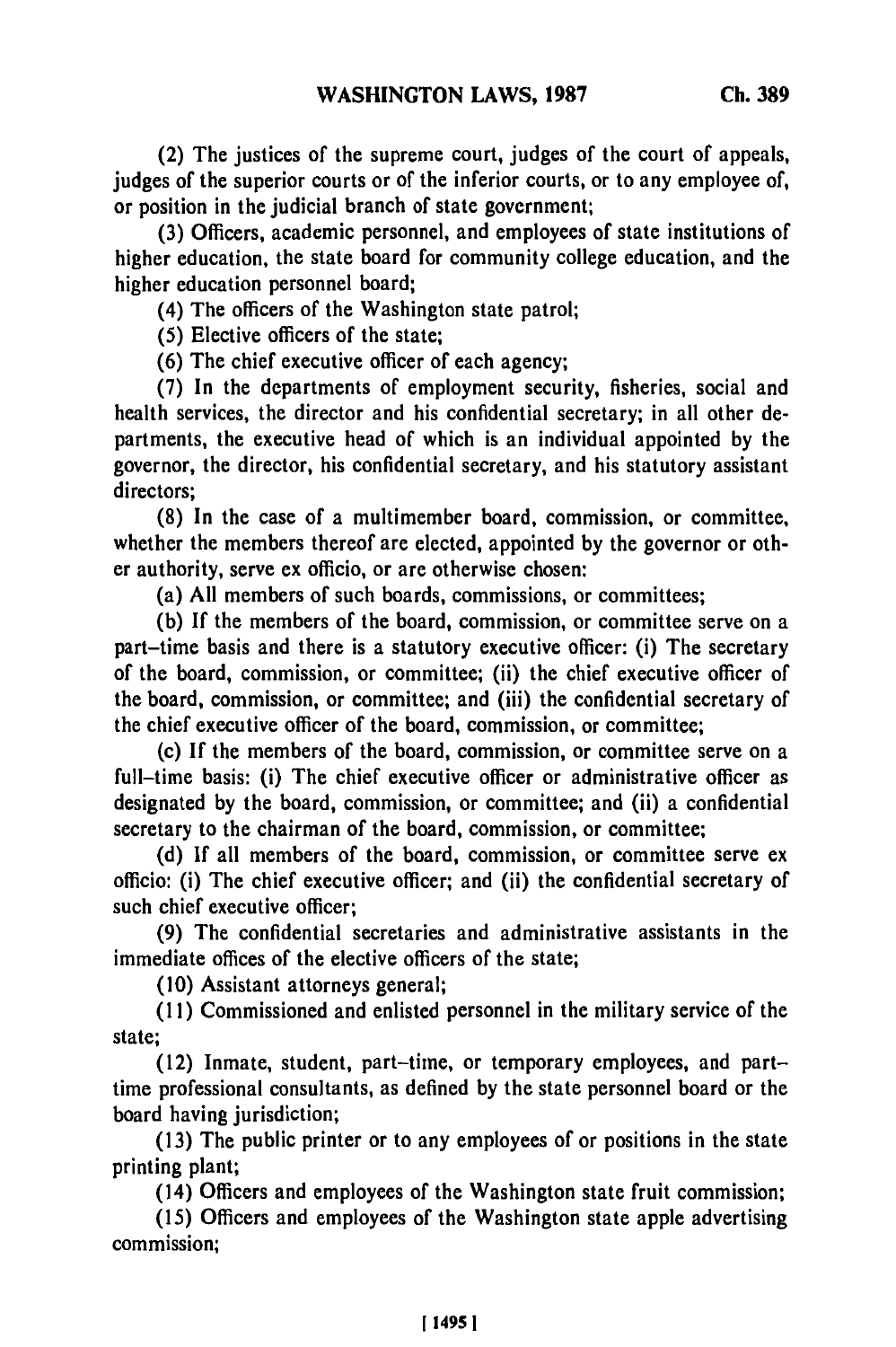**(16)** Officers and employees of the Washington state dairy products commission;

(17) Officers and employees of the Washington tree fruit research commission;

(18) Officers and employees of the Washington state beef commission;

(19) Officers and employees of any commission formed under the provisions of chapter 191, Laws of 1955, and chapter 15.66 RCW;

(20) Officers and employees of the state wheat commission formed under the provisions of chapter 87, Laws of 1961 (chapter 15.63 RCW);

(21) Officers and employees of agricultural commissions formed under the provisions of chapter 256, Laws of 1961 (chapter 15.65 RCW);

(22) Officers and employees of the nonprofit corporation formed under chapter 67.40 RCW;

(23) Liquor vendors appointed by the Washington state liquor control board pursuant to RCW 66.08.050: PROVIDED, HOWEVER, That rules and regulations adopted by the state personnel board pursuant to RCW 41- .06.150 regarding the basis for, and procedures to be followed for, the dismissal, suspension, or demotion of an employee, and appeals therefrom shall be fully applicable to liquor vendors except those part time agency vendors employed by the liquor control board when, in addition to the sale of liquor for the state, they sell goods, wares, merchandise, or services as a self-sustaining private retail business;

(24) Executive assistants for personnel administration and labor relations in all state agencies employing such executive assistants including but not limited to all departments, offices, commissions, committees, boards, or other bodies subject to the provisions of this chapter and this subsection shall prevail over any provision of law inconsistent herewith unless specific exception is made in such law;

(25) All employees of the marine employees' commission;

(26) Up to a total of five senior staff positions of the western library network under chapter 27.26 RCW responsible for formulating policy or for directing program management of a major administrative unit;

(27) In addition to the exemptions specifically provided by this chapter, the state personnel board may provide for further exemptions pursuant to the following procedures. The governor or other appropriate elected official may submit requests for exemption to the personnel board stating the reasons for requesting such exemptions. The personnel board shall hold a public hearing, after proper notice, on requests submitted pursuant to this subsection. **If** the board determines that the position for which exemption is requested is one involving substantial responsibility for the formulation of basic agency or executive policy or one involving directing and controlling program operations of an agency or a major administrative division thereof, the personnel board shall grant the request and such determination shall be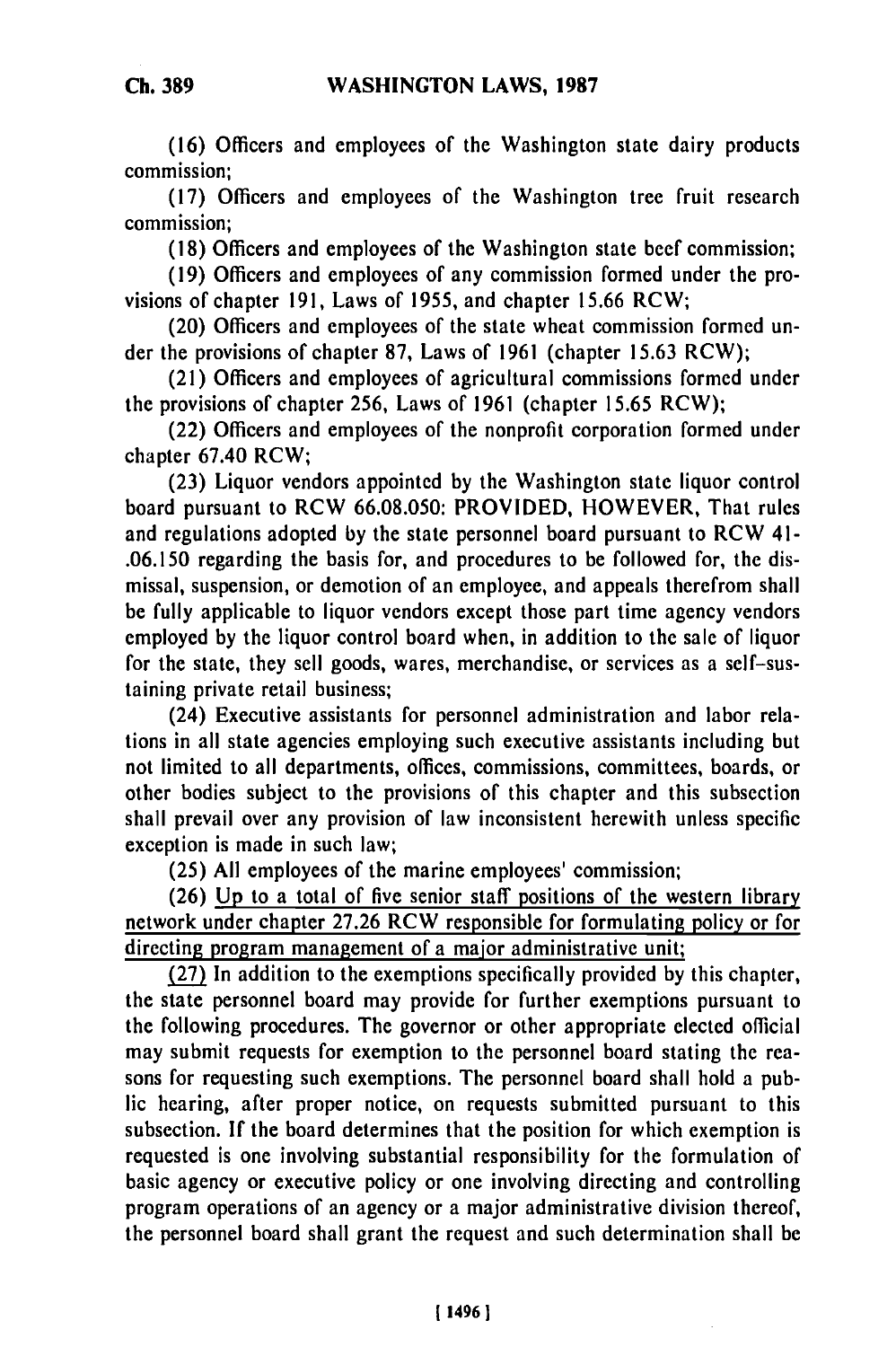final. The total number of additional exemptions permitted under this subsection shall not exceed one hundred eighty-seven for those agencies not directly under the authority of any elected public official other than the governor, and rhall not exceed a total of twenty-five for all agencies under the authority of elected public officials other than the governor. The state personnel board shall report to each regular session of the legislature during an odd-numbered year all exemptions granted pursuant to the provisions of this subsection, together with the reasons for such exemptions.

The salary and fringe benefits of all positions presently or hereafter exempted except for the chief executive officer of each agency, full-time members of boards and commissions, administrative assistants and confidential secretaries in the immediate office of an elected state official, and the personnel listed in subsections **(10)** through (22) of this section, shall **be** determined **by** the state personnel board.

Any person holding a classified position subject to the provisions of this chapter shall, when and if such position is subsequently exempted from the application of this chapter, be afforded the following rights: **If** such person previously held permanent status in another classified position, such person shall have a right of reversion to the highest class of position previously **held,** or to a position of similar nature and salary.

Any classified employee having civil service status in a classified position who accepts an appointment in an exempt position shall have the right of reversion to the highest class of position previously held, or to a position of similar nature and salary, within four years from the date of appointment to the exempt position. However, (a) upon the prior request of the appointing authority of the exempt position, the personnel board may approve one extension of no more than four years; and **(b)** if an appointment was accepted prior to July **10, 1982,** then the four-year period shall begin on July **10, 1982.**

Sec. **3.** Section **1I,** chapter **250,** Laws of **1971 ex.** sess. as last amended **by** section **8,** chapter **276,** Laws of **1986** and RCW 42.30.110 are each amended to read as follows:

**(I)** Nothing contained in this chapter may be construed to prevent a governing body from holding an executive session during a regular or special meeting:

(a) To consider matters affecting national security;

**(b)** To consider the selection of a site or the acquisition of real estate **by** lease or purchase when public knowledge regarding such consideration would cause a likelihood of increased price;

(c) To consider the minimum price at which real estate will be offered for sale or lease when public knowledge regarding such consideration would cause a likelihood of decreased price. However, final action selling or leasing public property shall be taken in a meeting open to the public;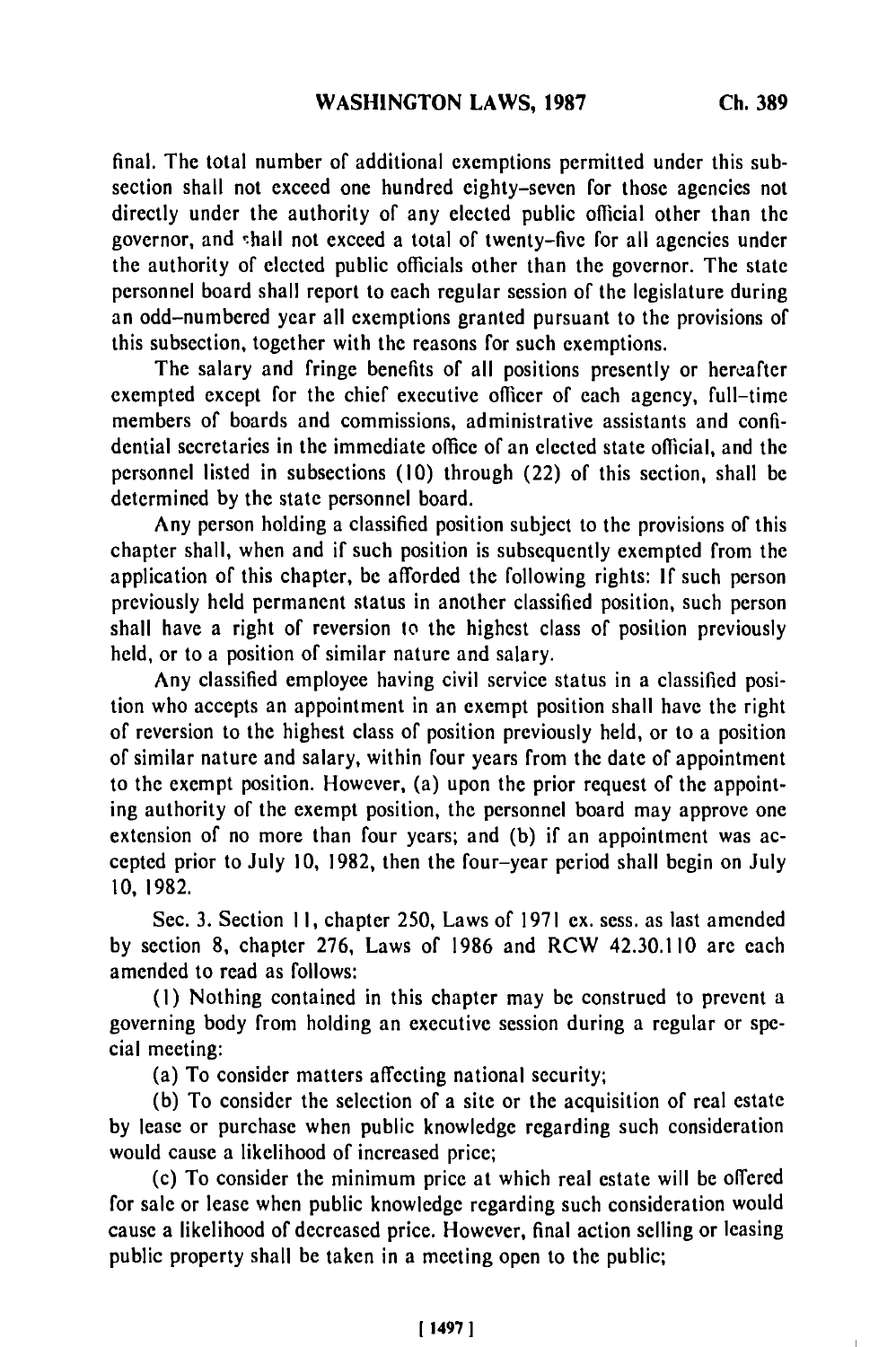**(d)** To review negotiations on the performance of publicly bid contracts when public knowledge regarding such consideration would cause a likelihood of increased costs;

(e) To consider, in the case of an export trading company, financial and commercial information supplied by private persons to the export trading company;

(f) To receive and evaluate complaints or charges brought against a public officer or employee. However, upon the request of such officer or employee, a public hearing or a meeting open to the public shall be conducted upon such complaint or charge;

**(g)** To evaluate the qualifications of an applicant for public employment or to review the performance of a public employee. However, subject to RCW 42.30.140(4), discussion by a governing body of salaries, wages, and other conditions of employment to be generally applied within the agency shall occur in a meeting open to the public, and when a governing body elects to take final action hiring, setting the salary of an individual employee or class of employees, or discharging or disciplining an employee, that action shall be taken in a meeting open to the public;

(h) To evaluate the qualifications of a candidate for appointment to elective office. However, any interview of such candidate and final action appointing a candidate to elective office shall be in a meeting open to the public;

(i) To discuss with legal counsel representing the agency matters relating to agency enforcement actions, or to discuss with legal counsel representing the agency litigation or potential litigation to which the agency, the governing body, or a member acting in an official capacity is, or is likely to become, a party, when public knowledge regarding the discussion is likely to result in an adverse legal or financial consequent e to the agency,

**(i)** To consider, in the case of the state library commission or its advisory bodies, western library network prices, products, equipment, and services, when such discussion would be likely to adversely affect the network's ability to conduct business in a competitive economic climate. However, final action on these matters shall be taken in a meeting open to the public.

(2) Before convening in executive session, the presiding officer of a governing body shall publicly announce the purpose for excluding the public from the meeting place, and the time when the executive session will be concluded. The executive session may be extended to a stated later time by announcement of the presiding officer.

Sec. 4. Section 2, chapter 110, Laws of 1975-'76 2nd ex. sess. as amended by section 4, chapter 21, Laws of 1985 and RCW 43.105.110 are each amended to read as follows:

There is hereby created a fund within the state treasury to be known as the "western library network computer system revolving fund" referred to  $((\text{in } RCW - 43.105.120 \text{ as } "fund".))$  as the "fund."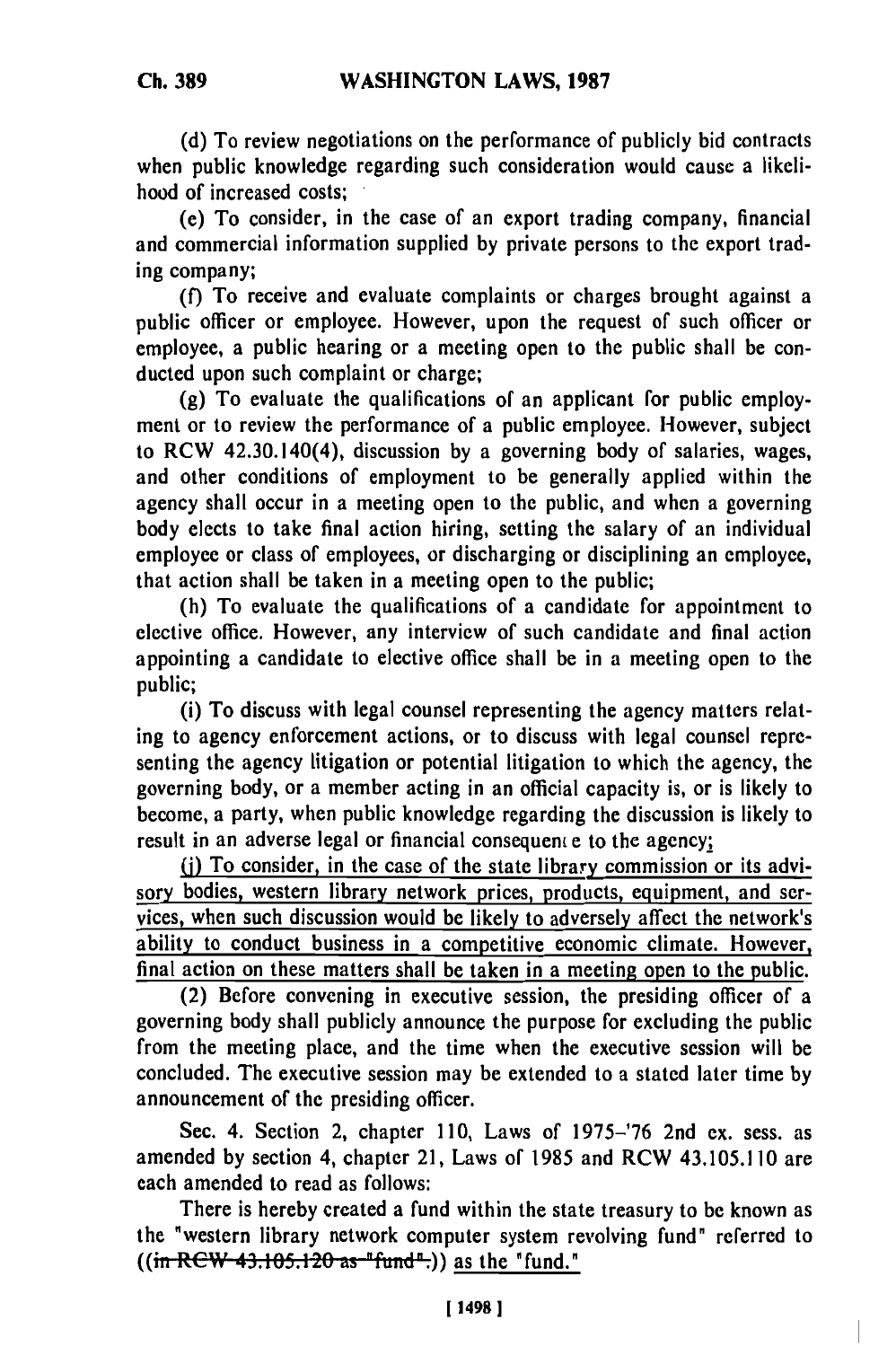The fund shall be credited with all receipts from the rental, sale, or distribution of supplies, equipment, computer software, products, and services rendered to users and licensees of the western library network computer system. All gifts, grants, donations, and other moneys received by the network shall be deposited in the fund. All expenditures from the fund shall be authorized **by** law.

*\*Sec. 5. Section 4 chapter 110, Laws of 1975-'76 2nd ex. sess. as amended by section 6, chapter 21, Laws of 1985 and RCW 43.105.130 are each amended to read as follows:*

*The ((data processing-authority and the)) state library commission shall develop ((jointly)) a schedule of user fees for users of the western library network computer system and a schedule of charges for the network's products and licenses for the purpose of distributing and apportioning to such users, buyers, and licensees the full cost of operation and continued development of data processing and data communication services related to the network. Such schedule shall generate sufficient revenue to cover the costs relating to the library network of-*

*(1) The acquisition of data processing and data communication services, supplies, and equipment handled or rented by the data processing authority or under its authority by any other state data processing service center designee*

*(2) The payment of salaries, wages, and other costs including but not limited to the acquisition, operation, and administration of acquired data processing services, supplies, and equipmen; and*

*(3) The promotion of network products and services.*

*As used in this section, the term "supplies" shall not be interpreted to delegate or abrogate the state purchasing and material control director's responsibilities and authority to purchase supplies as provided for in chapter 43.19 RCW.*

\*Sec. **5** was vetoed, see message at end of chapter.

NEW SECTION. Sec. 6. The following acts or parts of acts are each repealed:

**(1)** Section **1,** chapter 110, Laws of 1975-'76 2nd ex. sess., section 3, chapter 21, Laws of 1985 and RCW 43.105.100;

(2) Section 3, chapter 110, Laws of 1975-'76 2nd ex. sess., section 5, chapter 21, Laws of 1985 and RCW 43.105.120;

(3) Section **18,** chapter 197, Laws of 1983, section 9, chapter 21, Laws of 1985 and RCW 43.131.289; and

(4) Section 44, chapter 197, Laws of 1983, section 10, chapter 21, Laws of 1985 and RCW 43.131.290.

NEW SECTION. Sec. 7. The following sections are each recodified as new sections in chapter 27.26 RCW:

(1) RCW 43.105.110;